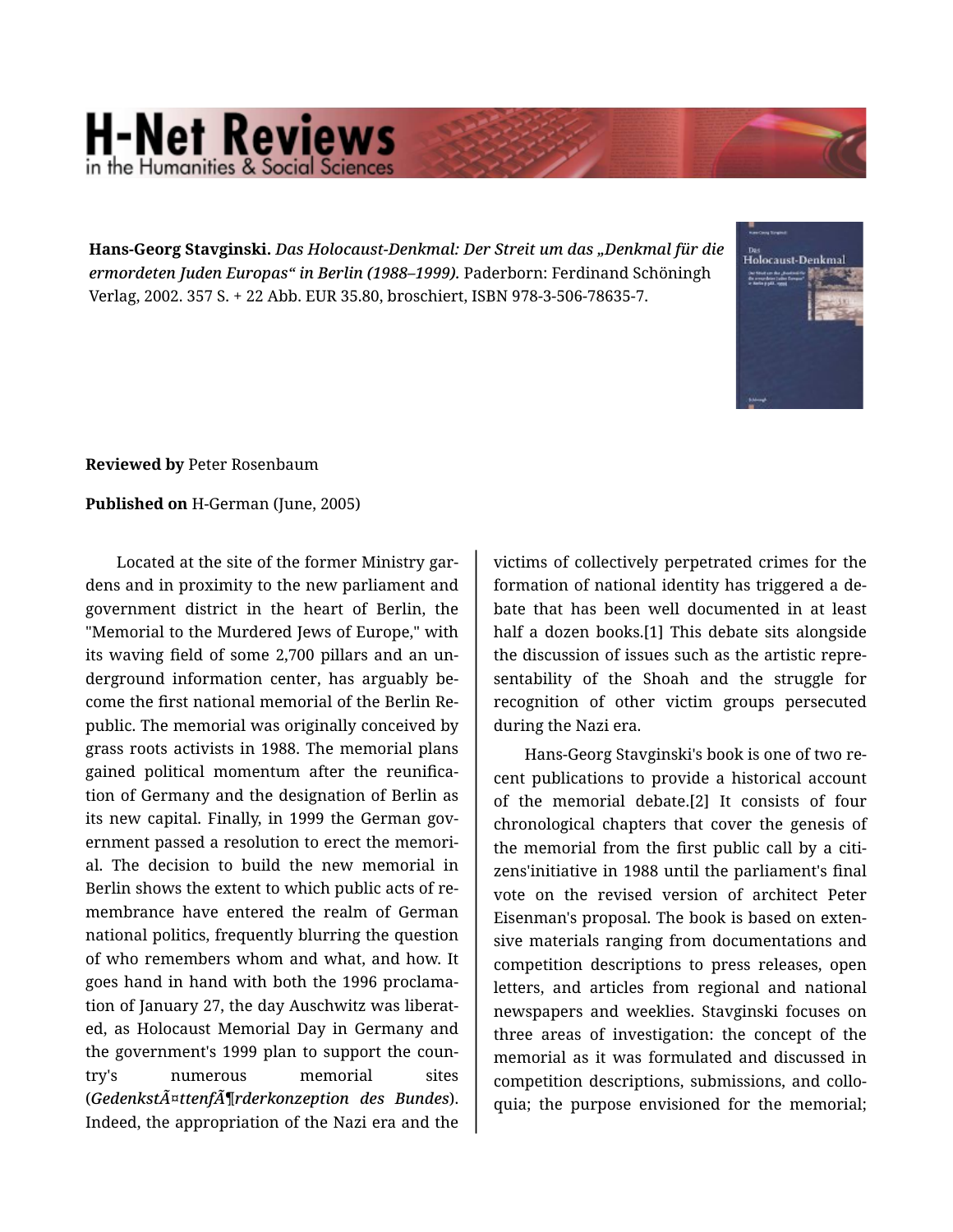and public responses to the memorial in all of its developmental stages. Chapters 1 through 3 in‐ clude in-depth discussions of central topics that have emerged during the debates. The first chapter details arguments for and against the exclu‐ sive dedication of the memorial to the Jewish vic‐ tims at the expense of other groups of victims, particularly the Sinti and Roma. Chapters 2 and 3 address the political and aesthetic dimensions of the memorial and the extent to which the Nazi past serves as a source for national identity, re‐ spectively. The appendix provides copies of the appeals for the construction of the memorial, de‐ velopment plans, and images of the finalists' projects including Eisenman's winning design in its various versions.

In the first chapter, Stavginski traces the peri‐ od between the memorial's inception in 1988 by the private citizen's initiative Perspektive Berlin e.V. and the 1993 success of this group in securing the support of both the Berlin Senate and the fed‐ eral government. During this initial phase of the debate, the area originally envisioned for the memorial, the former site of the Gestapo head‐ quarters, became a point of contention. The site had already been enmeshed in a debate about its future: should it document the system of terror or commemorate the victims of the same? After a special commission decided in favor of the "To‐ pography of Terror," an area bordering on the for‐ mer death strip of the Berlin Wall and the former Ministry Gardens in Tiergarten was designated for the memorial. Here, immediately west of the Brandenburg Gate, the memorial was given an even more visible place in Germany's new capital. The first chapter also addresses the dedication of the newly designed "Memorial to the Victims of Tyranny and War" in Schinkel's Neue Wache in 1993. This project was driven largely by former chancellor Helmut Kohl's desire to have a memo‐ rial that would be suitable as a site for foreign state representatives to pay their respect to the dead and fallen while visiting the capital of reuni‐ fied Germany. The resultant attempt to turn a

large-scale version of Käthe Kollwitz's pietÃ "Mother with Dead Son" (1937-38) into a national memorial ultimately refocused the discussions surrounding the plans for the memorial for the murdered Jews of Europe and, indeed, furthered its cause. Following widespread opposition to a memorial that collapsed all victims into one group, Kohl offered his support for a memorial exclusively dedicated to the memory of the Jewish victims. The most controversial aspect of the early years of the memorial debate hinged on this very idea of a memorial dedicated exclusively to the memory of the murdered Jews. With their strug‐ gle for recognition as victims that had often been at the margins of the public eye, representatives of the Sinti and Roma favored an inclusive memo‐ rial. They argued against what they perceived as a potential subdivision into first- and second-class victims of genocide. Stavginski provides a brief history of the persecution of Sinti and Roma in Nazi Germany and the discriminations they suf‐ fered in the post-war period. He then carefully ar‐ gues for an inclusion of the Sinti and Roma along with other groups of victims. The author concludes that, while the Shoah cannot be compared to the extermination of other groups of victims, respect and mourning for the victims cannot be hierarchically determined.

Chapters 2 and 3 cover the periods 1994-95 and 1996-98. They discuss the two competitions for the memorial's design, the first held in 1994 and the second in 1997, following a series of collo‐ quia and restricted to a pre-determined list of artists. According to Stavginski, the unevenness of the submissions reflects both the ill-formulated call for submissions and an outdated notion of the term "monument" (*Denkmal*). The 528 submis‐ sions to the first competition display a range of aesthetic abilities and historical sensibilities. The description for the first competition remained vague in its objectives and expectations; it left open the questions of whether the future memori‐ al should take the form of a monument, a muse‐ um, a memorial site, or an information center.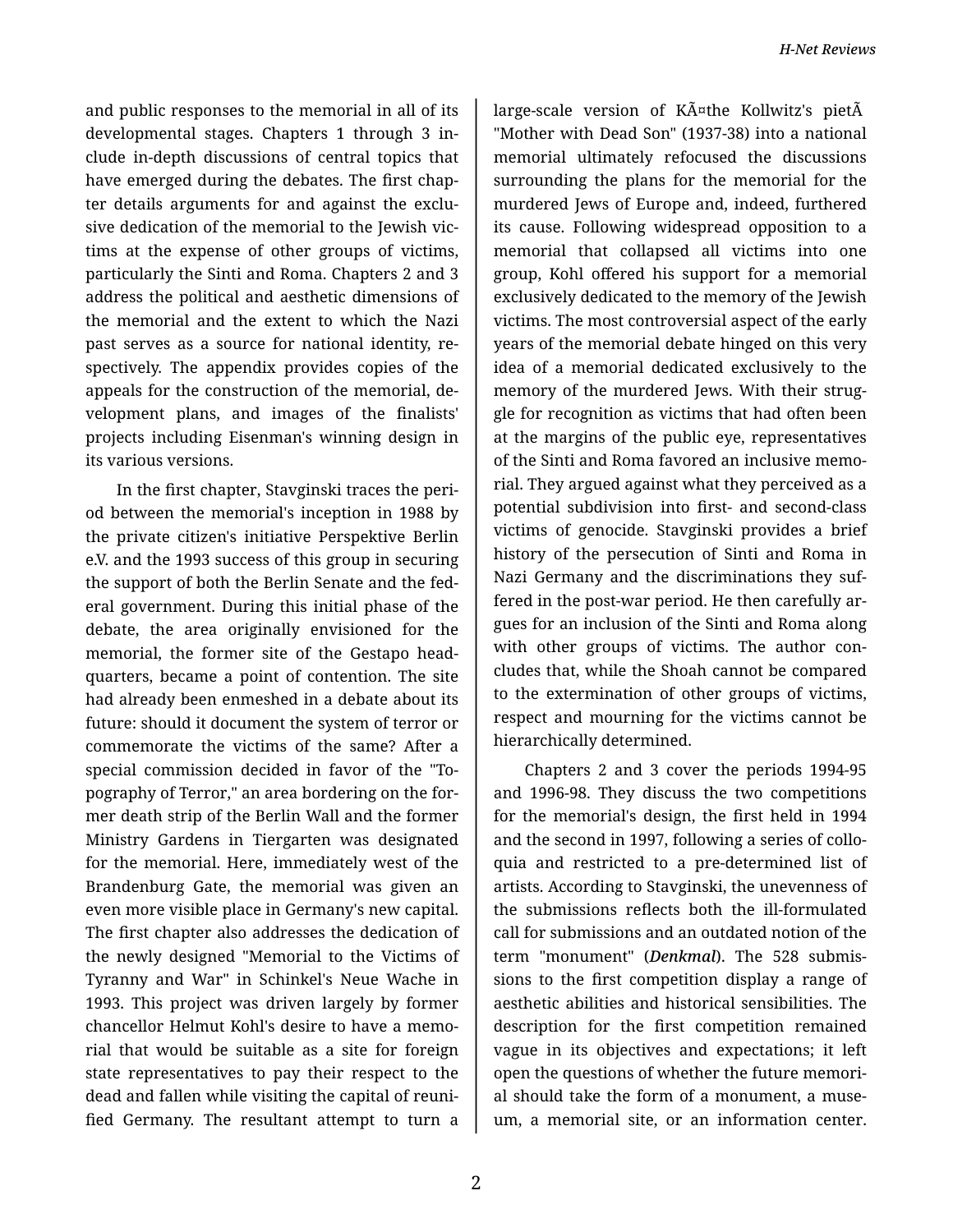More importantly, the call did not specify what political and social purposes the new "national" memorial would serve. Aesthetic considerations aside, the large measure of freedom granted to the artists also revealed a fundamental confusion as to what a collective central memorial should accomplish when considering its historically charged site and the numerous memorials and museums already in place in its proximity and throughout Germany. Shortly after a jury of fif‐ teen members had reached its decision, the sub‐ missions of the two winners (Christine Jackob-Marks and Simon Ungers) met with wide-spread criticism and caused Kohl to withdraw his sup‐ port. They consisted of a monumental gravestone engraved with the names of the murdered Jews and, in the case of the second design, the names of concentration and extermination camps. While Kohl's veto came as a blessing in disguise, even to those who usually would not subscribe to the for‐ mer chancellor's sense of historical responsibility, his successful intervention also points to what Stavginski astutely analyzes as a lack of public in‐ volvement in the first competition. One of the un‐ derlying questions throughout the debates around the failed first competition addresses the status of the monument within a rapidly proliferating cul‐ ture of remembrance and commemoration. At the end of the second chapter, Stavginski examines how different conceptions of monuments and memorials have evolved since the nineteenth cen‐ tury. He pays particular attention to the post-WWII period and the memorialization of the Shoah. He concludes that the first competition seemed to rely on the nineteenth-century concep‐ tion of the memorial as merely aesthetic sculp‐ ture. This left the burdened legacy of national memorials unquestioned, and ignored the memo‐ rial's inherent communicative function. Thus, Stavginski's criticism also extends to the lack of integration of public discourses into the competi‐ tion and the decision-making processes.

In chapter 3, Stavginski discusses the second competition and its three preparatory colloquia,

which were intended to break the deadlock over the memorial debate. He argues that these forums again failed to address the larger aesthetic, politi‐ cal, and moral questions that had been raised dur‐ ing the debates. And once more, the public was excluded from playing a larger role in the plan‐ ning process. This exclusion confirmed that deci‐ sions were based on political considerations and the artistic and historical sensibilities of the ap‐ pointed members of the memorial commission, not on public opinion. Not surprisingly, it was once again Kohl's support for the design by Peter Eisenman and Richard Serra which would deter‐ mine the course of the memorial debate. Serra was asked to make a number of changes to the original proposal, and accordingly, withdrew from the project. This left Eisenman in charge of modifying the chosen design (Eisenman II). De‐ spite the commissioners' final selection of a memorial proposal, the list of opponents to the memorial grew longer and became a topic of the federal elections. The opposition culminated in Martin Walser's acceptance speech for the 1998 Peace Prize of the German Book Trade. He not only dismissed Eisenman's design as a "horror event made of concrete," but, more to point, ques‐ tioned the very idea of public remembrance. Stav‐ ginski criticizes Walser's speech as an attempt to normalize Germany's history and, ultimately, put memory in its place--out of the public eye. The au‐ thor emphasizes the need for memorials and oth‐ er collective forms of remembrance that articulate the responsibility of Germans towards the victims of the Shoah. A discussion of the relation‐ ship between national identity and the Nazi past concludes the third chapter. While the concept of this memorial testifies to Germany's commitment to claim responsibility for its past, it also runs the risk of appropriating the Shoah as part of Ger‐ many's new national identity. As Stavginski ex‐ plains, the memorial lends itself to serving as a means to identify with the victims. It does this through both its deflection from the perpetrators and its placement adjacent to Hitler's bunker. This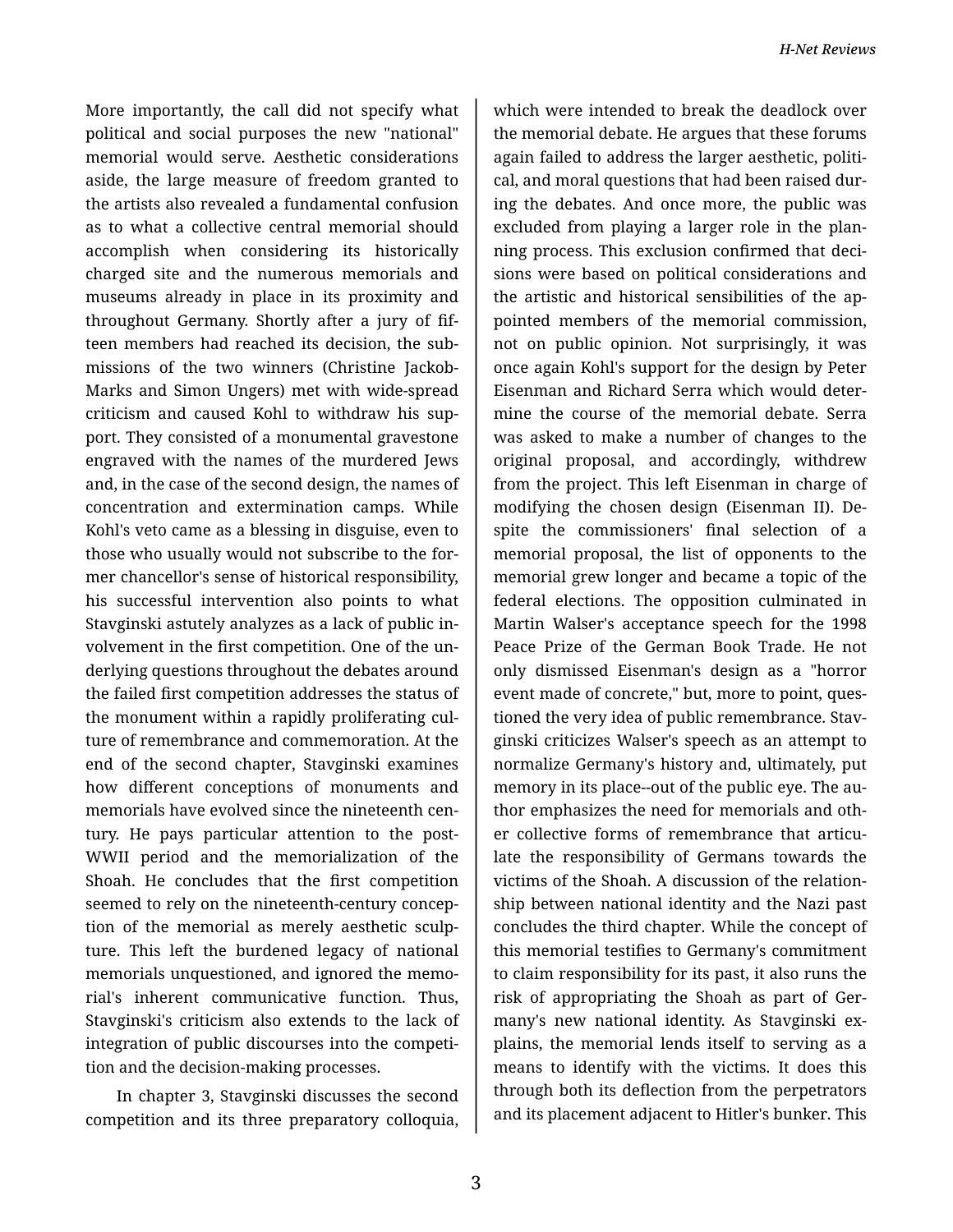ensures its attention to and nurture of the myth surrounding Hitler rather than implicating the Germans as a people. In its current location, the memorial not only commemorates the Jewish vic‐ tims but, by extension, portrays the Germans as victims of their own history.

Chapter 4 examines the debate after federal elections in 1998 until the final vote of the parlia‐ ment in 1999. In his inaugural speech, the newly elected Chancellor Schr $\tilde{A}$  der delegates the decision on the memorial to the Bundestag and, there‐ by, formally elevates the memorial to the ranks of a national memorial. The German Minister of Cul‐ ture Michael Naumann, one of the memorial's early skeptics, suggested opening an office of the Shoah Foundation instead of erecting the memori‐ al. Advocates of a memorial and those of a muse‐ um soon favored a combination of the two as it provided a space for remembrance and mourning as well as for educational purposes. Moreover, the museum could compensate for what had been considered the shortcomings of the memorial by, for example, focusing on the perpetrators and other groups of victims. In his meeting with Eisen‐ man, Naumann successfully convinced the archi‐ tect to change his design, yet again, in order to ac‐ commodate a museum addition (Eisenman III). The debate entered its final phase, and the parlia‐ mentary vote revolved around Eisenman II versus Eisenman III, with the latter achieving its official approval via parliamentary vote in 1999.

In his conclusion, Stavginski summarizes his main criticisms of the memorial debate and its outcome. He argues that, rather than addressing the fundamental question of who remembers whom and to what end, the debate has continual‐ ly displaced the object of remembrance. He main‐ tains that faced with the dilemma of how to inte‐ grate the horrendous crimes of the past into its *raison d'etre* as a nation, many of the debate's participants have all too quickly moved towards a conception of the memorial as a national symbol and away from critical self-reflections on both the

individual and collective level. The debate about the different status of victims (*Hierarchisierungs‐ debatte*) attests to a lack of historical accuracy as much as it falls short of the moral universalism that Stavginski demands of the memorial project. With its focus on Hitler as the main perpetrator and its proximity to the former Berlin Wall, the site chosen for the memorial could offer a dis‐ placement of responsibility as it potentially impli‐ cates the Germans as victims of both Hitler and the division of their country. In short, the memori‐ al runs the risk of becoming yet another symbol in an ever-expanding national memorial land‐ scape. Stavginski would rather that the memorial present a permanent challenge to Germany's col‐ lective identity.

Stavginski's meticulously researched mono‐ graph is laudable for its careful reconstruction of a debate that testifies to the current state of the nation's formerly divided historical self-aware‐ ness. His criticisms of the debate are based on im‐ pressive empirical evidence. This gives them strong credibility, although they are hardly ever pursued further or connected to a larger argument. More often than not, the book reads like a Who's Who of the debate's key players. Stavginski all too frequently relies on quotes where an ana‐ lytical probing of the arguments brought forth in support of or against the memorial would have been appropriate. As the memorial also coincides with the transition from communicative to cultural memory, a consideration of other vectors of memory would have helped to contextualize the debate. The controversies surrounding Walser's speech certainly inform our understanding of the memorial debate. But then, so do many of the con‐ troversies that took place in the 1990s, some with even more poignancy than the Walser debate. To name just a few: the discussions about the Wehrmacht exhibit, the books by Daniel Goldha‐ gen and Norman Finkelstein, the move of the cap‐ ital from Bonn to Berlin (*Hauptstadtdebatte*), the responses to the conflicts in the former Yu‐ goslavia, and the debates about the compensa‐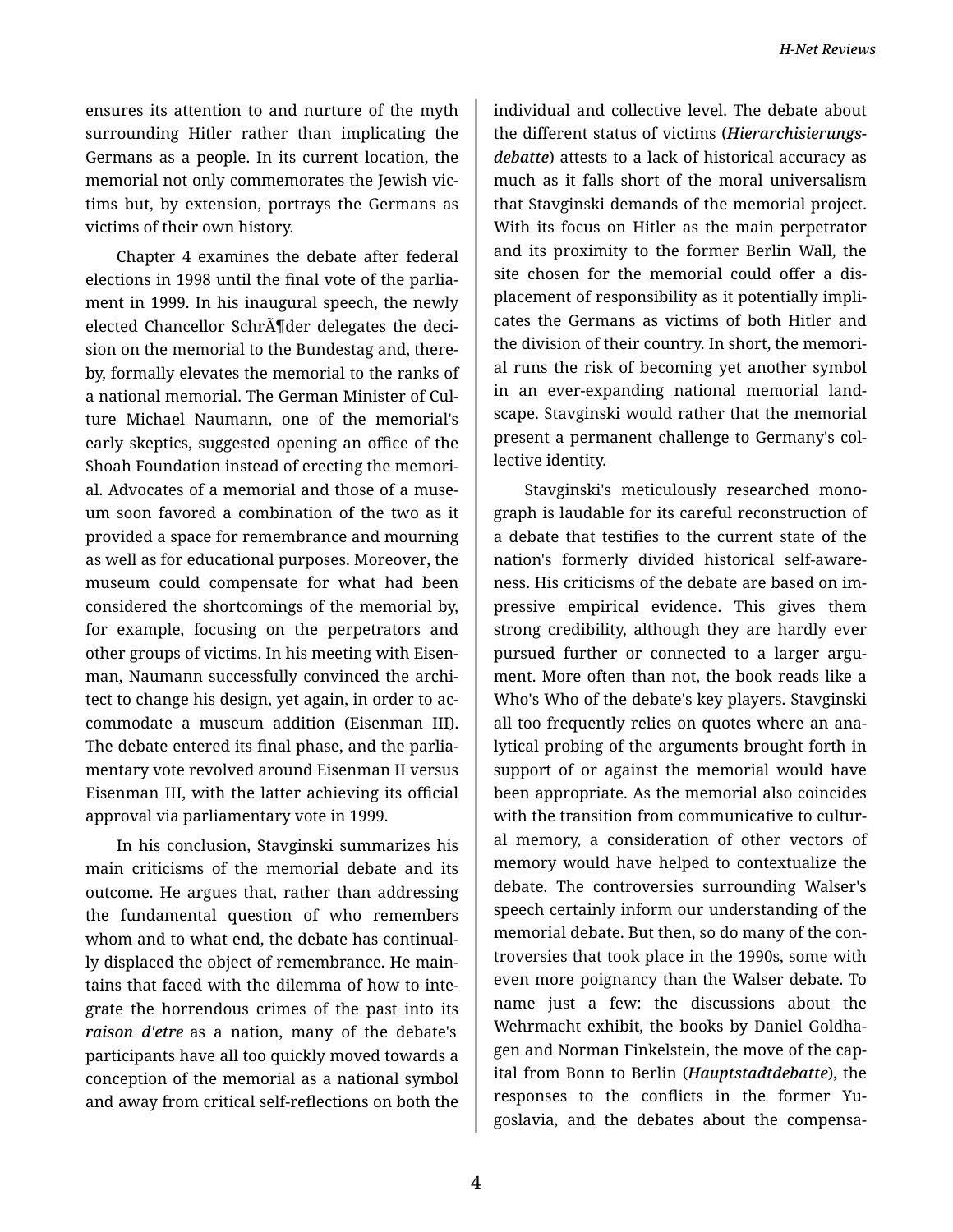tions for former forced laborers and Jewish vic ‐ tims. Clearly, a discussion of all of these issues in detail would have gone beyond the scope of Stav ‐ ginski's book. Yet a succinct account of where these discussions overlap could, for example, pro ‐ vide a more nuanced investigation of the inter ‐ stices between memorial work and (political) re ‐ sponsibility. All in all, however, Stavginski's work represents a valuable contribution for scholars in ‐ terested in post-reuni fication German identity as well as questions of ethics and commemorative practices in the confrontation of Germany's past.

## Notes

[1]. For the most extensive documentation, see Ute Heimrod, GA<sup>1</sup>/<sub>4</sub>nter Schlusche and Horst Seferens, eds., *Der Denkmalstreit--das Denkmal?* Die Debatten um das "Denkmal fA¼r die ermorde*ten Juden Europas". Eine Dokumentation* (Berlin: Philo Verlag, 1999). Furthermore, see Neue Gesellschaft f $\tilde{A}^{1/4}$ r Bildende Kunst e.V., ed., *Der Wettbewerb fA¼r das "Denkmal fA¼r die ermordeten Juden Europas". Eine Streitschrift* (Berlin: Verlag der Kunst Berlin, 1995); Michael S. Cullen, ed., *Das Holocaust-Mahnmal. Dokumenta ‐ tion einer Debatte* (Zürich: Pendo Verlag AG, 1999); Michael Jeismann, ed., *Mahnmal Mitte. Eine Kontroverse* (K $\tilde{A}$ ][ln: DuMont, 1999); Gerhard Schwepph $\tilde{A}$ ¤user and J $\tilde{A}$ Trg H. Gleiter, eds., *Wegschauen? Weiterdenken! Zur Berliner Mahn ‐ mal-Debatte* (Bauhaus-UniversitA¤t Weimar: Universit $\tilde{A}$ ¤tsverlag, 1999); Riki Kalbe and Moshe Zuckermann, eds., *Ein Grundst* $\tilde{A}$ <sup>1</sup>/4ck in Mitte. Das *Gelände des künftigen Holocaust-Mahnmals in Wort und Bild* (GA<sup>I</sup>Ittingen: Wallstein Verlag, 2000); and Holger ThA<sup>1</sup>/4nemann, Das Denkmal *für die ermordeten Juden Europas. Dechiffrierung einer Kontroverse* (MA<sup>1</sup>/anster: LIT Verlag, 2003).

[2]. The other book is by Jan-Holger Kirsch, *Nationaler Mythos oder historische Trauer? Der Streit um ein zentrales "Holocaust-Mahnmal" fA¼r die Berliner Republik* (KA¶ln: BA¶hlau Verlag, 2003).